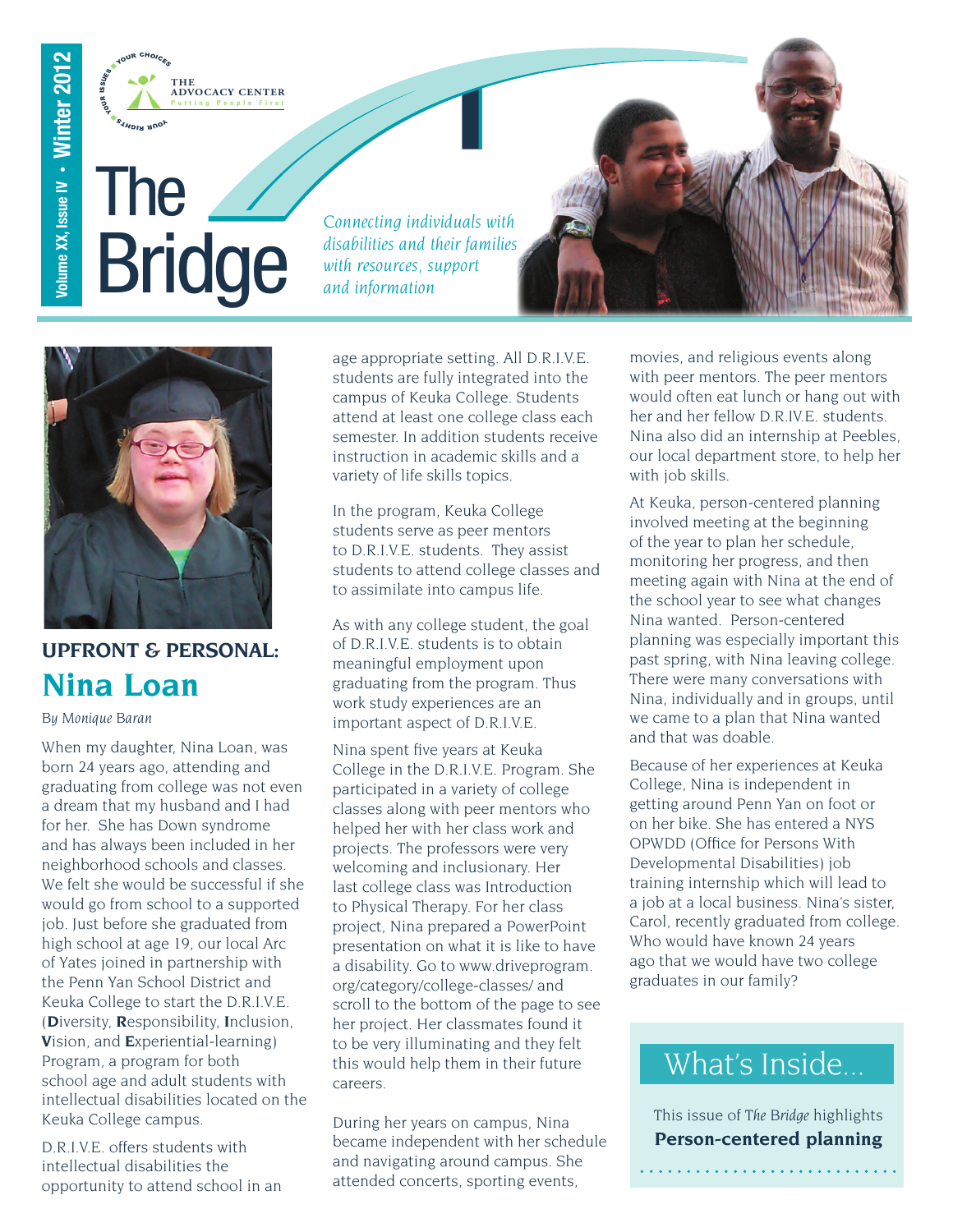# **Is there an Advocate in the House?**

**QUESTION: I am concerned about all the changes happening with the People First Waiver. How does this affect my child's services?** 



**Janet Austin** *Director of Individual Consumer Services The Advocacy Center*



**Gretchen Jackson** *WNYADD Advocate (Western New York Advocacy for the Developmentally Disabled, Inc.)*

**Janet:** It's good for people to be aware that there are changes going on. I would caution people not to be overly anxious about it. The system is going through a re-design. It doesn't mean the services are going away.

What they are talking about is taking our current system of provision and moving it into a managed care model. So much has to occur for that to happen...I think it is a ways out. The intent is to make the system easier and more person-centered. But at this point, we don't know what that will look like.

**Gretchen:** We certainly need to look outside of traditional services because the whole People First Waiver, is in some respects, going away from the traditional models. But it's important for parents to understand they are not looking to take away services but to possibly deliver them in a different way. Their responsibility is always going to be to care for people with developmental disabilities, but it is

up to individual families to help pull the direction it is going in.

**Janet:** I think what parents need to focus on -- for their young children, children in school or children in a postsecondary setting or adult children-- is not to focus on services but what types of support your child needs. Moving forward, each person will be assessed individually. So look at your loved one, figure out what his or her needs are, and help build community around your child.. using what's out there, natural community supports. Use whatever supports you would use for children that don't have disabilities.

**Gretchen:** I see the People First Waiver as an opportunity for people to focus services more around what the individual wants, instead of fitting into traditional services. So I see that as being very positive. But I also feel that it's really important for parents to stay involved in the process, that they are very well informed by: connecting with other parents, both individual parents and parent groups; doing internet research; being knowledgeable about the OPWDD (New York State Office for Persons with Developmental Disabilities, [http://www.opwdd.](http://www.opwdd.ny.gov/) [ny.gov/](http://www.opwdd.ny.gov/) website and how to access information there. It's important for parents to give input along the way through hearings and participation in local groups because this is an opportunity to help design the direction we want this to go in.

Everybody is going to have strong viewpoints about what is best; parents need to develop their own viewpoints and not be swayed. But get views from all different ways, so they can develop their own to help support their child.

It is important for the individual's voice to be heard- that's what person-centered is all about. Give your child many different experiences so that when she is asked what she wants to do, she has the experience to draw from, to make a decision about.

**Janet:** So focus on your child's needs now. If you haven't done person-centered planning, do that. Be able to document what they need, why, and what you are doing to support them. I would like to see person-centered planning begin when the child is 3 or 4 years old. Begin by developing a portfolio or a vision book of what interest areas, experiences, successes and challenges your child has. It's really about taking a look at the individual and what support systems they have, what works in their lives and with their values.

**Gretchen:** With your vision and person-centered planning, I would be sure that the outcome of that planning will allow the child to participate in activities that will achieve that vision. Start at the very beginning, no matter what age your child is, to look at activities he or she can be a part of.

Make sure that your personcentered planning is a well-done process and not just a checkoff list. Make sure the activities involved are related to the personcentered plan!

**Janet:** It's our job as service coordinators, the people that provide services, to help people make informed choices. But is also your job as parents to make sure that you have enough information.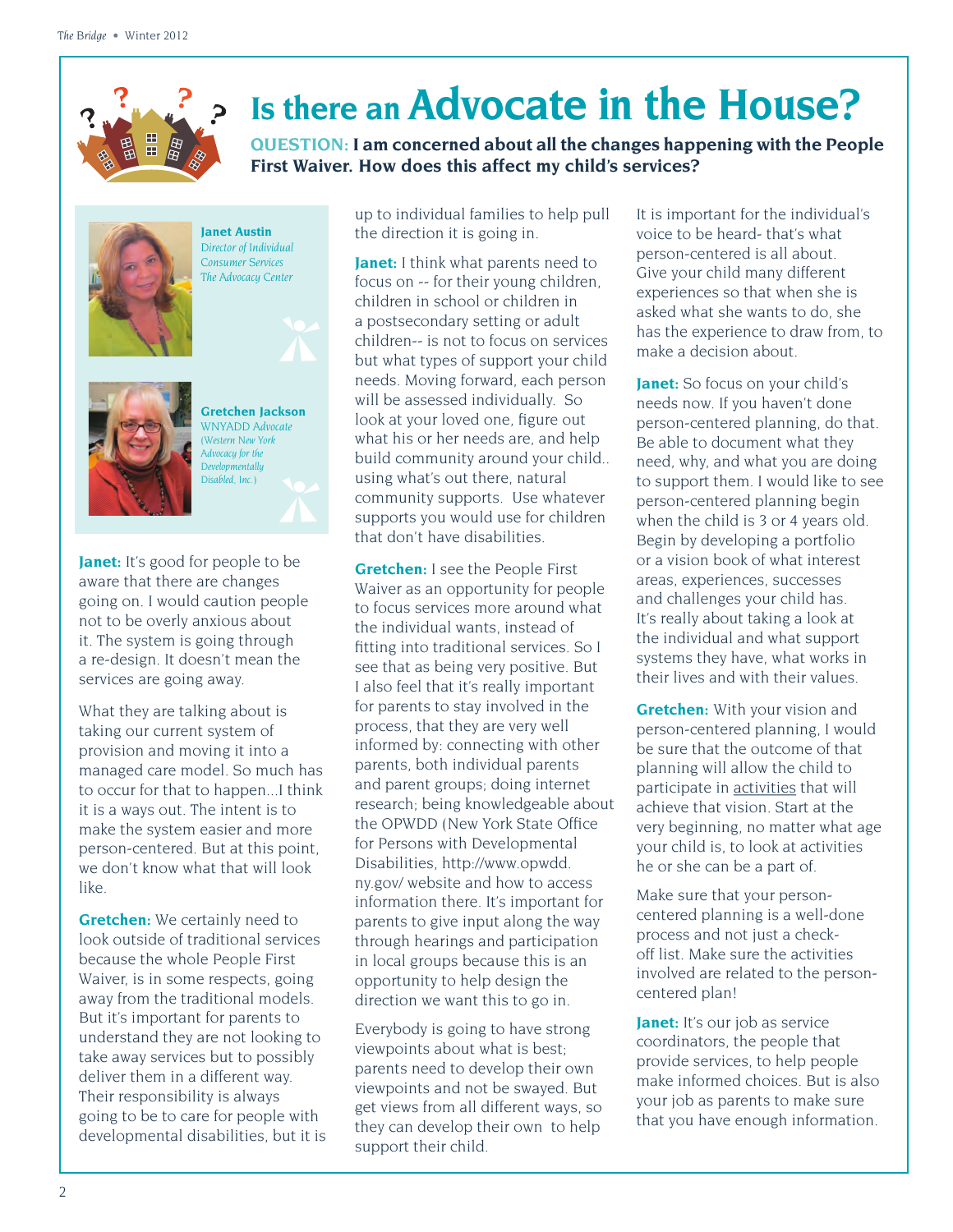# Advocacy Center Upcoming Events & Workshops

# **BULLYING: Intervention Strategies**

#### **Wednesday, January 16, 2013, 10:00 am – 12:00 pm**

The Advocacy Center, 590 South Avenue, Rochester, NY 14620 Presenter, Julie Buick, Parent Education Specialist and Trainer

Bullying is an increasingly serious problem in schools. Parents, teachers, and children need help and support in knowing how to respond. This workshop introduces participants to definitions of bullying, how to recognize it, and how to respond to it both at home and in school.

*Register by January 11, 2013 (Limited Space*), Family members, \$15; Professionals, \$25. To register and pay online, locate this event on our website calendar: [www.advocacycenter.com.](http://advocacycenter.com) Contact Colleen Brown at (585) 546-1700, ext 267 or brown@advocacycenter.com

# **Opportunity to Participate in a Study on Friendship**

#### **Perspectives on Friendship**

Many students with severe disabilities are now included in public schools, but families and teachers often report that they still do not have friends. In this study we will "start at the beginning" by investigating how parents/guardians and special and general educators think about and make meaning of the concept of friendship.

[http://www.parentcenternetwork.](http://www.parentcenternetwork.org/assets/files/national/Newsline/BUFriendshipStudy.pdf) [org/assets/�les/national/Newsline/](http://www.parentcenternetwork.org/assets/files/national/Newsline/BUFriendshipStudy.pdf) [BUFriendshipStudy.pdf](http://www.parentcenternetwork.org/assets/files/national/Newsline/BUFriendshipStudy.pdf)



# **Winter Workshop Series – free for parents and family members**

## **Creating Your Advocacy Notebook January 30, 2013 10:00am-12:00pm**

This workshop provides you with the skills, knowledge, and resources to maintain the documentation and records needed for effective advocacy. Participants will leave equipped with a notebook, handouts, reproducible forms, correct educational and legal terms, and greater confidence in communicating with the whole team.

## **ABCs of a School Meeting February 12, 2013 10:00am-12:00pm**

Parents and professionals are invited to attend a variety of school meetings. Participants in this workshop will learn how to get the most out of a meeting and how to be an involved team member before, during, and after a meeting. The workshop will offer suggestions on partnership essentials, such as being prepared and knowledgeable. The ultimate goal is for the parent and school to work together for the benefit of the child's education.

## **Effective Communication February 26, 2013 10:00am-12:00pm**

Do you come away from educational or staff meetings not saying what you intended? Or feeling as though your viewpoint is misunderstood? Do you listen to what other team members say? How do you respond? Communication is key to effective partnerships. Participants will strengthen their collaborative skills by learning effective communication strategies. Topics include verbal and non-verbal expressions, styles of communication, and team building.

All workshops will be held at: The Advocacy Center, 590 South Avenue, Rochester, NY 14620 Workshops are FREE to family members, and you may register for one or more workshops. Register online via our calendar at [www.advocacycenter.com](http://www.advocacycenter.com) or by phone at 585-546-1700 ext. 399



Do you know someone who stands out in service and commitment to people with disabilities? Or maybe a self-advocate whose work and life direction you admire? The Advocacy Center now accepts nominations for Community awards year-round. Award winners are honored at our annual fundraising event. Don't miss the opportunity to honor a special parent, teacher, community member, or self advocate! Please contact Rick Wright for further information at (585) 546-1700 or wright@advocacycenter.com.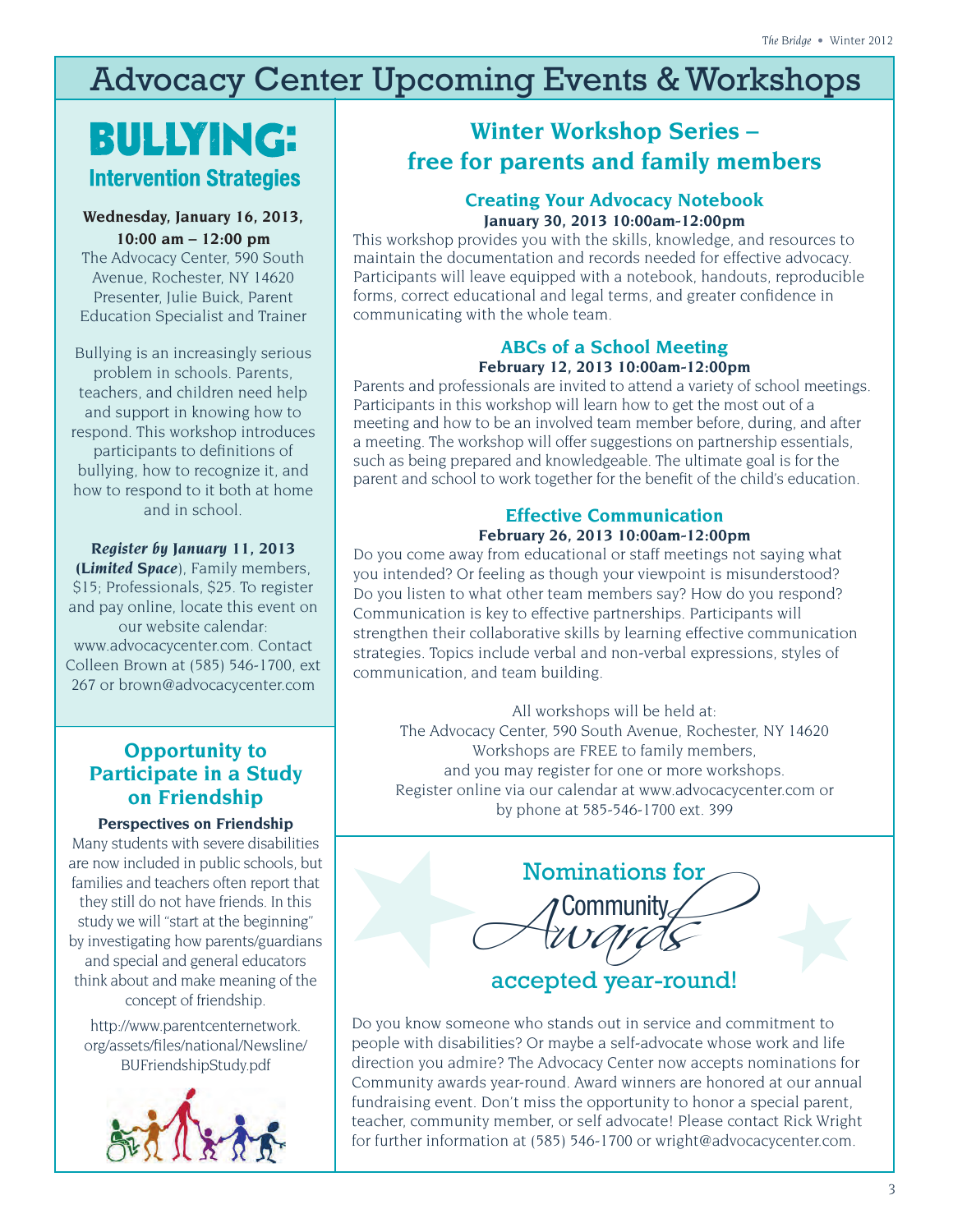# **Interview with Kathy Giordano**

Co-author of *A Family's Quest for Rhythm, Living with Tourette, ADD, OCD and Challenging Behaviors*, talks about writing her first book, with Maria Schaertel

## *A Family's Quest for Rhythm*

Advocate Kathy Giordano has co-authored a book with her son, Matthew, entitled, *A Fam-*



*ily's Quest for Rhythm: Living with Tourette, ADD, OCD and Challenging Behaviors.* 

Kathy shares the ups and downs of her family's experience as well as what and who helped along the way.

Matthew Giordano contributes two chapters, revealing his experience with honesty and humor. Learn how even as a young boy Matt advocated for himself at school. He and his family then discovered his amazing drumming ability not only alleviated his symptoms but helped others as well.

Matt's father, Tony Giordano, shares his experiences too.

Please visit<www.afamilysquest.com> to learn more and to order a copy.

#### **Interview with the author**

Find out how and why this parent and advocate decided to write and publish her experiences in raising a child with difficult behaviors. *Families have told me that the book has helped them understand how to support their child while also providing an inspirational story with a positive outcome. Our intention in writing was to let families know that they are not alone and to help families who have children with dif�cult behaviors. It's extremely heartwarming hearing that we have achieved that goal.* Click here for the full interview: [http://www.advocacycenter.com/](http://www.advocacycenter.com/news/2012/12/20/kathy-giordano-co-authors-book-with-son-matt) [news/2012/12/20/kathy-giordano](http://www.advocacycenter.com/news/2012/12/20/kathy-giordano-co-authors-book-with-son-matt)[co-authors-book-with-son-matt](http://www.advocacycenter.com/news/2012/12/20/kathy-giordano-co-authors-book-with-son-matt)

# **Person-Centered Planning**

As opposed to system-centered or disability-centered planning, *person*centered planning puts an individual's unique needs, interests, and preferences in the driver's seat.

Visit the Cornell University Person-Centered Planning website to learn all about it. It includes:

- an overview of the person-centered planning process
- a self-study course covering the basic processes involved
- a quiz section to help you focus on areas you may need to cover more thoroughly
- readings and activities for you to use on your own
- links and downloadable resources. <http://ilr-edi-r1.ilr.cornell.edu/PCP/>

# **Person-Centered Planning Action Steps**

## **Step1: Choose a facilitator**

A facilitator needs to be a good listener, work creatively to shape the dreams of the individual, discover the capacities within the individual and within the community, and be a community builder. A facilitator can be a family member, school staff member, a service provider, or a consultant. It is helpful if facilitators have previous experience or training on conducting person-centered planning.

# **Step 2: Design the planning process**

The first meeting can be used to develop the personal profile or history of the individual. This can take a couple of hours. Parents/families and the person with a disability will:

• Develop a list of people they want to invite, sometimes called a Circle of Support, based on their: knowledge of the person and family; Ability to make this process happen; Connections with the community; and Connections with adult service providers (if they will be involved in the future).

- Identify a date and time for the initial meeting and other follow-up meetings.
- Determine the place that will be the most convenient for everyone, especially the person with a disability.
- Discuss strategies that increase the participation of the focus person, the person with a disability.
- Decide who will take a lead in gathering information during the meeting and what person-centered process will be used (PATH, Essential Life Planning, It's My Life, or another).
- Develop a history or personal life story or profile of the focus person by everyone sharing past events in the person's life. The focus person's parents and family may share the largest amount of this information. Critical events, medical issues, major developments, important relationships, and more may be shared.
- Describe the quality of the focus person's life by exploring the following: community participation, community presence, choices/rights, respect, and competence.
- Describe the personal preferences of the focus person. Include both likes and dislikes to get a complete picture.
- Send invitees (Circle of Support members) the personal profile.

# **Step 3: Hold the meeting: Implementing the personcentered planning process**

• Review the personal profile and make additional comments and observations.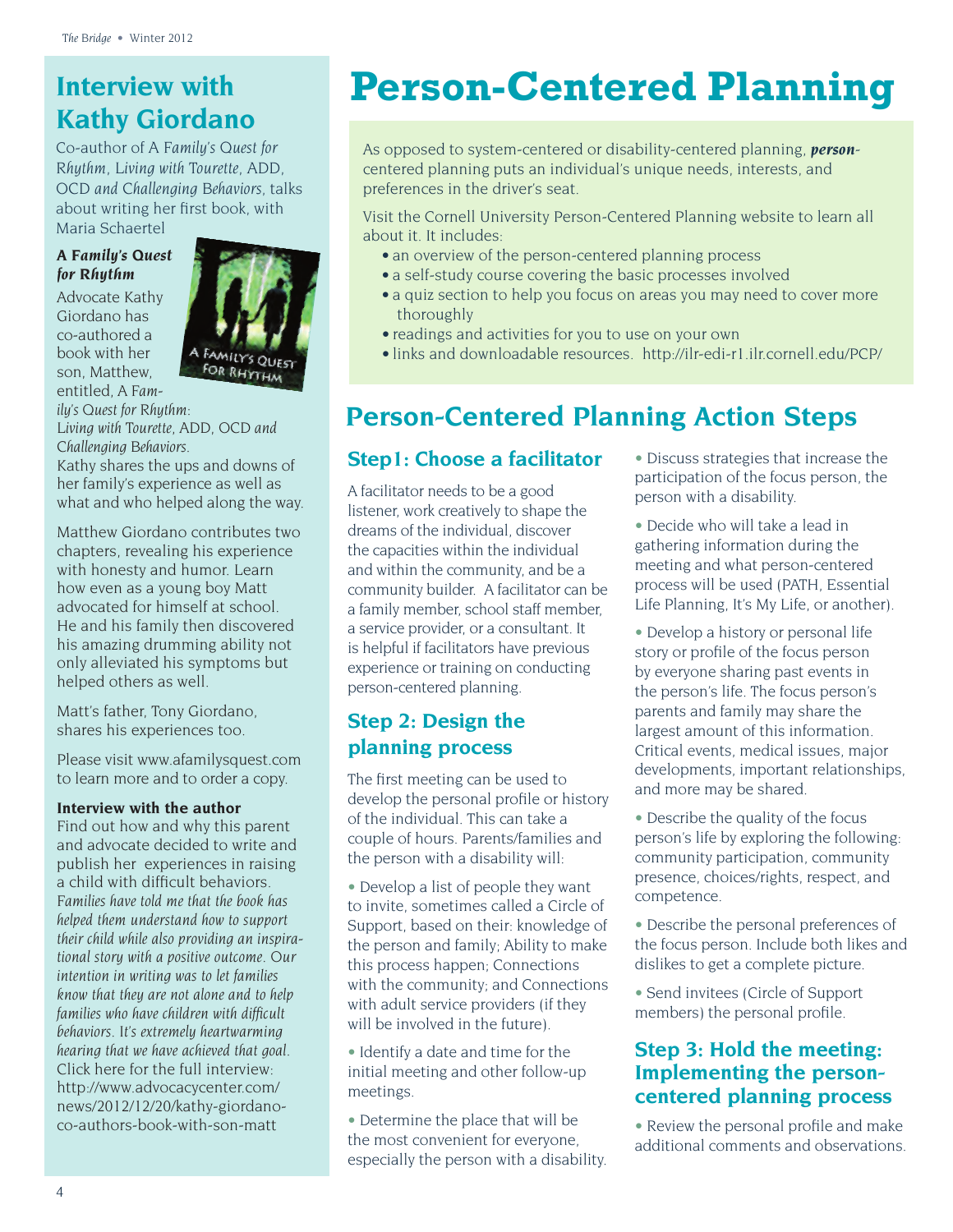• Identify ongoing events that are likely to affect the focus person's life such as conditions that promote or threaten health.

• Share visions for the future.

Through brainstorming, imagine ways to increase opportunities.

• Identify obstacles and opportunities that give the vision a real-life context.

• Identify strategies and action steps for implementing the vision.

• Create an action plan. Action plans identify what is to be done, who will do it, when the action will happen, and when you will meet again.

## **Step 4: Planning and strategizing at the follow-up meetings**

Work the action plan. Implementing the plan can require persistence, problem solving, and creativity. Periodically bring the team together again to discuss what parts of the plan are working and what parts are not. Once more, identify what is to be done, who will do it, when the action will happen, and when you will meet again. Make sure that at each followup meeting the team**:**

• Establishes the time, place, of the follow-up meeting;

• Establishes the list of participants;

• Lists all activities that occurred in the past;

• Lists all of the barriers/challenges that occurred;

• Brainstorms new ideas and strategies for the future;

• Sets priorities for the next agreed upon time period.

• Establishes renewed commitment by those participating;

• Lists five to ten concrete steps for each person to follow;

### **Always celebrates the successes!**

-Adapted from Mount, B. & Zwernik, K. (1994). *Making futures happen: A manual for facilitators of personal futures planning.* Minnesota Governor's Council on Developmental Disabilities.

# **Young Adult Participation in the Planning Process-**

#### **Factors that encourage participation from the focus person:**

- Speaking directly to or directing questions toward the focus person.
- Verifying or checking with the focus person on the meaning of his or her answers, responses and suggestions before moving on.
- Speaking at the focus person's language level. By rephrasing words or concepts that were abstract, the focus person participates more productively and remain engaged in conversation.
- Waiting for a response from the focus person. When the facilitator allows the focus person time to formulate and produce an answer, other family members and friends are less likely to jump in, and the focus person is less likely to rely on them for answers.
- Using accommodations to support the focus person's understanding and communication. These include pictures, visual or auditory clues, technology, or any other concrete techniques that facilitate communication.
- Following the focus person's lead to change the subject, take a break or talk more about a topic.
- Setting and maintaining a positive tone.
- Setting aside fears and concerns while the vision is developed. When parents and others feel that their fears and concerns will be addressed during action planning the focus person can be encouraged to speak about their plans for the future and expand upon them during the building of the vision.

## **Factors that decreased participation:**

- Using jargon: words or phrases that were unclear to the focus person.
- Using the third person: speaking about the focus person to the group.
- Using patronizing language: correcting or talking about the focus person in a way that causes the student to lose face or become embarrassed.

-Excerpts from *Building Authentic Visions: How to Support the Focus Person in Person Centered Planning, Research to Practice 15* by Jean Whitney-Thomas & Jaimie Ciulla Timmons. Originally published: 3/1998

# **Person-Centered Approach**

Person-centered planning is typically used in Transition, the process of getting ready for adult life or life after high school. But the person-centered approach can be used for anybody, at any age, including people who don't have disabilities.

## *…For younger children*

- Document your child's activities and interests.
- Create a vision statement for your child's future. Consider what activities, attitudes, skills, and values you can help your child develop to work towards that vision.
- Teach your child to express his likes and dislikes through speech, art-making, and role-play.
- Give your child choices. Show that you value her ability to decide what she likes.
- Provide opportunities to try different activities. Respect your child if he indicates he is not interested, or not ready, for the activity. Try something else.
- Find or create activities that support your child's interests and strengths.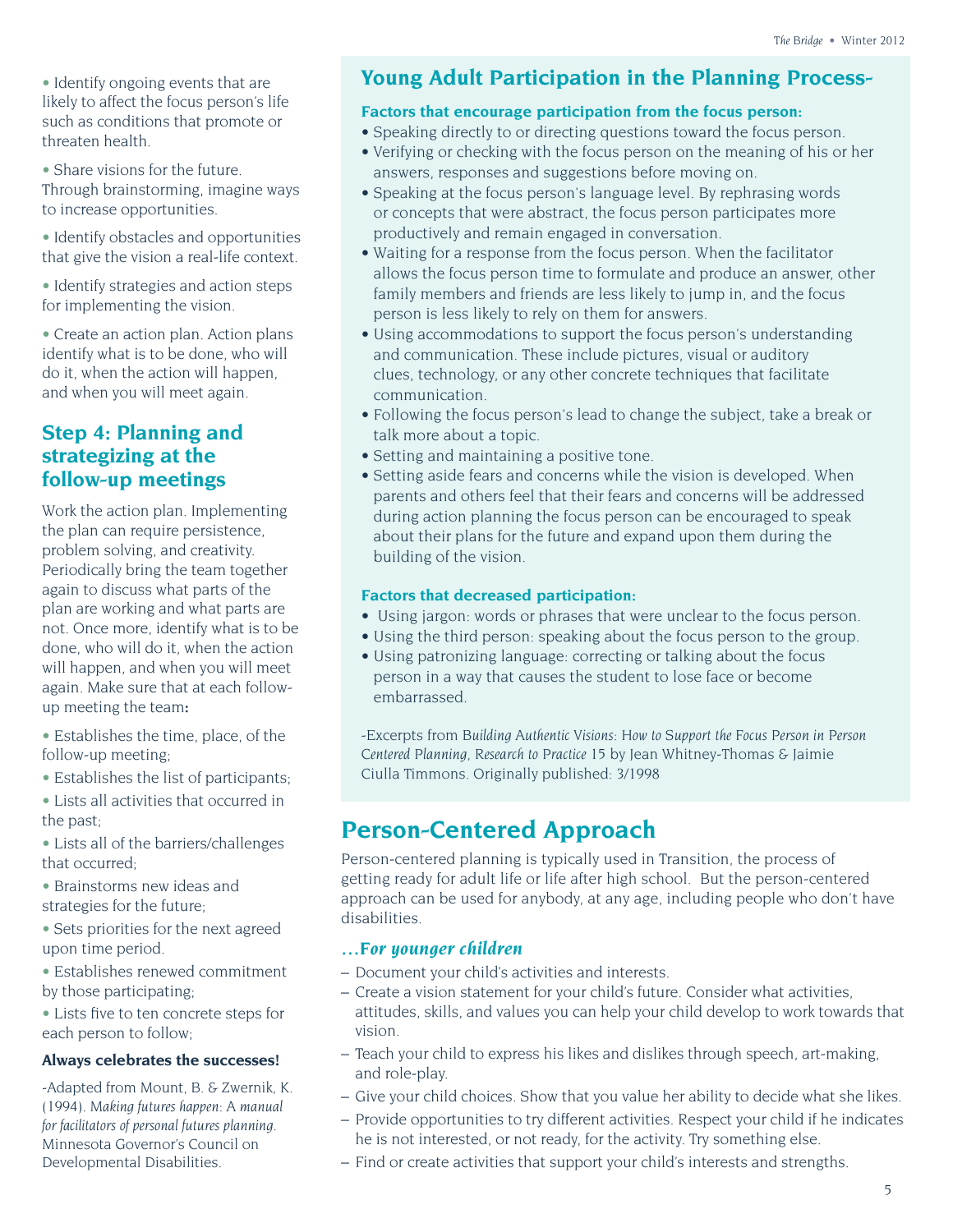# *Carol Blessing discusses Person-Centered Planning*

## *How did the idea of person-centered as applied to individuals with disabilities come about? Where did it all begin?*

Person-centered planning, as I have come to understand it through conversations with those who "invented" it, came about with the thoughtful intention to redefine the social perception and status of people who were labeled as "disabled" – or more explicitly "not like us." It was never intended to be adopted into the disability service delivery system, but rather to be used as a way to surface the voice of the person and their allies around hopes and dreams for a meaningful future and to use this understanding to advocate for use of resources that created the pathways and addressed the barriers that would otherwise prohibit people from experiencing and expressing life through typical activities and relationships. At its heart, person-centered planning has always been centralized around the ideals of citizenship.

#### *What part do you play in encouraging discussion and practice in this area?*

 A few years ago I would answer that my part in this work is to try to share the theory and practice processes with others in ways that honored and respected the integrity of the work of person-centered planning as John O'Brien, Beth Mount, Jack Pearpoint, Marsha Forest and others intended it. I would have called myself a trainer, or a facilitator.

I have been deeply influenced by the thinking and writing of Margaret Wheatley. She has this marvelous question that stopped me in my tracks a year or so ago and continues to shape the way I now answer this question. She says: "How do you call yourself? Have you chosen a name that is large enough to hold your life's work?"

Today, I see my role in this area as creating the opportunity and the

experience for people to reconnect with what has brought most of us to the field in the first place. To awaken what has been made dormant or lulled to sleep by inviting people to remember first personally and then together the soul of this work and to listen to it with what Beth Mount has called the "eyes and ears of the heart." Now I think of myself more of a Learning Journey Guide. I create intentional space for people to come home to the soul of their work and to go forth armed with tools of insight and wisdom and compassion and courage to take on the status quo.

## *Tell me about the new Citizen-Centered Leadership Development initiatives. How is this an extension of your previous work?*

The Citizen-Centered Leadership Development work is one kind of response to requests for training in person-centered planning. Today, many organizations say that they offer person-centered services, but really what they offer is good customer-driven services. If we are really honest with ourselves about this, people who rely on the service system really don't get too far from it when the delivery system is leading person-centered planning and practice. Michael Smull says that we have gotten very good at providing better paid supports but that we have not figured out how to really support people away from a significant dependence on the service system. People, by and large, are no more involved in typical community settings than we can point to a decade or so ago. Sure, there may be more community programs but they are disability programs, not the kind of experience most of us who have not been caught in the disability world experience.

So while I have always tried to bring applied learning to the theory of person-centered work in my previous endeavors, it was always from a place of passing information back and forth and



believing people would "get it." The Citizen-Centered Leadership Development initiative (www. cclds.org) is not and should not be considered a training program. It believes that people don't need to "get it" because they already "got it." It says to participants: you matter, you are wise, you are powerful, you are a leader. It challenges participants to make the work first an inside job by engaging them in reflective practice and next to make the work a shared effort…to bring a minimum of two learning partners along for the journey. One of the learning partners must be someone who experiences the label of disability on a daily basis. It says, together we are traveling this road and no one knows better where it needs to take us than you. We also connect participants in a given semester together through storytelling, shared experience and peer learning. The material that makes up the CCLD series isn't what we are needing to learn, that's the easy stuff and it's there as a vehicle when it can be useful. The real learning and the real work is taking the journey. That's a big leap from being a trainer who used to show up with a bag of tools!

Carol Blessing, LMSW, faculty, Cornell University's Employment and Disability Institute within the School of Industrial and Labor Relations. Currently serves as Project Director for the New York State Office of Mental Health Career Development Initiative.

. . . . . . . . . . . . . . . . . . . .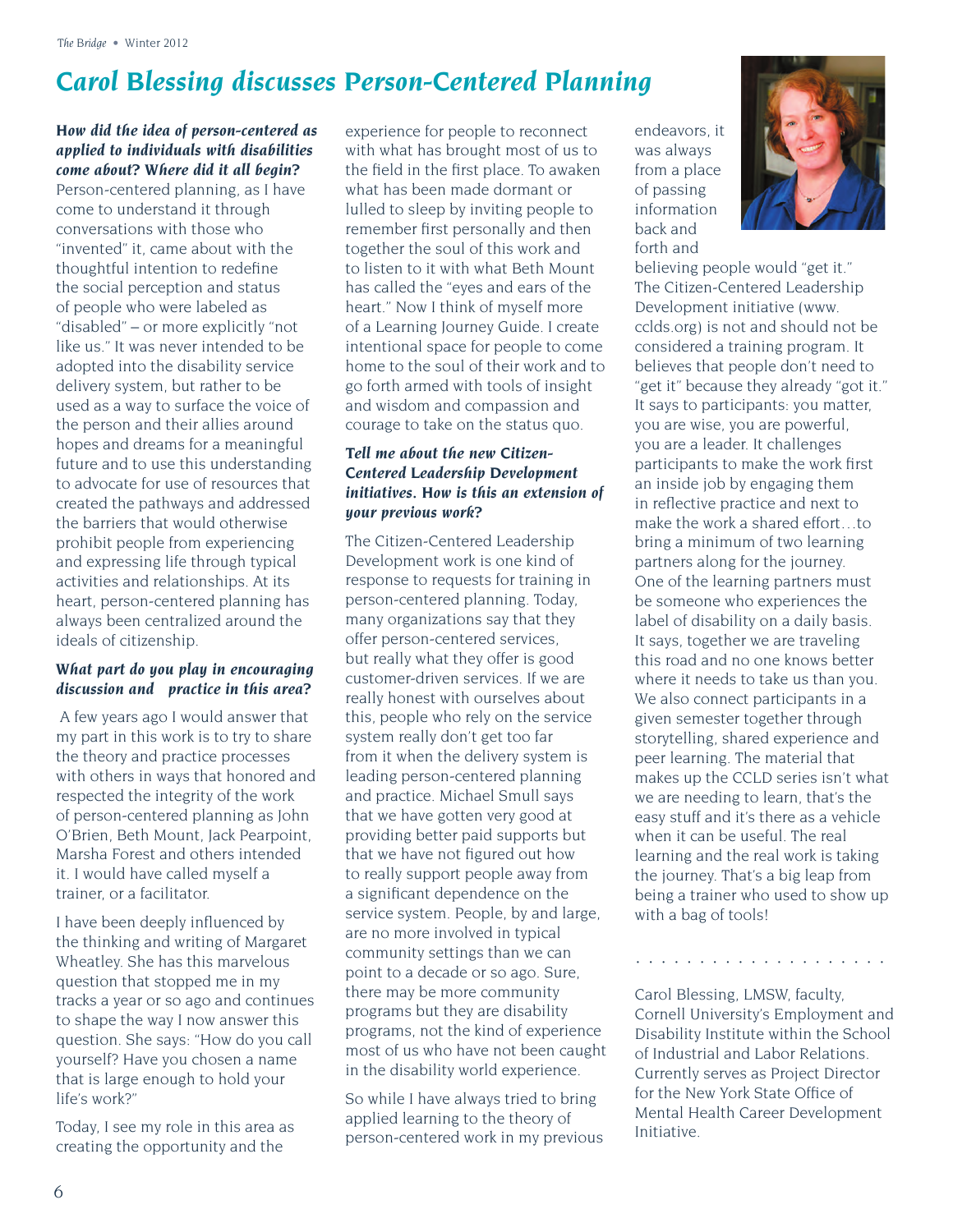Dad's Corner **From the Editor** 

## **Daniel Sr. and Daniel Jr.**

*By Daniel Fluellen, Sr.* 

My son, Daniel Darrell Fluellen, Jr. (12), and I have a very strong loving father and son bond. To look at us together many would say, especially my wife Barbara, that we could be twins. She would tell you



that our mannerisms are exactly the same. We walk the same. When we are watching television we hold our heads to the side the same. Our sense of humor also is identical. He and I will laugh at things that nobody else finds funny. If I am in the same room as he and he starts laughing, I'll start cracking my funny bone too. My wife tells me on numerous occasions that she will see us sleeping and Daniel and I are both lying in the same positions. If I turn over to my right side, she looks in the next room and he has turned to his right. Hey what can I say the son is supposed to take after his father.

Many have asked why do I believe that we are so close?

To look at Daniel, Jr. you would not think that there is anything wrong with him. However, he has Chrons Disease. On top of that he has numerous food allergies. He is allergic to all milk products, wheat, eggs, soy, nuts, corn and etc. If you know anything about that, it has not been easy for him. He has been though things that many adults would never go through including, at his young age, having had 8 colonoscopies and nearly 100 doctor visits. Today he is living a healthy happy life.

Before Daniel Jr. was born my wife and I both had busy work related lives. I was concerned how we were going to take care of a child with our work schedules. I prayed and asked the Lord God what to do. HE led me to quit and take a different significantly lower paying job so that I could work in the evening and take care of my son while my wife worked during the day. Notice I did not say baby sit. And it was the best decision that I could have ever made.

It is my belief, that a father must make countless selfless sacrifices to ensure that everyone in the family unit has a happy and wholesome way of life. Not just providing for the family financially, even though that is a part of it. But by showing that he loves them, of course to the wife, but especially to his children. For there is no love like a father's love.

# *Self-Advocates*

Person-Centered Planning is all about you. It's about planning for your future. Here are some things to think about: What do you like to do? What don't you like to do? Who is important in your life? What is your favorite place? What are you good at? What do you need help with? Who do you like to hang out with?

Want to learn more? Check this out: A workbook just for you: *It's My Choice*, by William T. Allen, Ph.D. You can find it online: [http://www.](http://www.mnddc.org/extra/publications/choice/Its_My_Choice.pdf) [mnddc.org/extra/publications/choice/](http://www.mnddc.org/extra/publications/choice/Its_My_Choice.pdf) [Its\\_My\\_Choice.pdf](http://www.mnddc.org/extra/publications/choice/Its_My_Choice.pdf) or ask for a free paper copy by writing to: Governor's Council on Developmental Disabilities Dept. of Administration, 370 Centennial Office Building, 658 Cedar Street, St. Paul, MN 55155 or call Toll Free: 877.348.0505 TTY: 651.296.9962 Fax: 651.297.7200

I want to share with you this glimpse into survival and resiliency in action:

*I have to take a lot more hits in life than most people. That's my life. But it doesn't mean I can't achieve the things in life that I want. In some ways, Tourette's has taught me many skills that I can use to achieve those things better and quicker than others. I can take a hit and know how to keep pushing forward. I've gained a greater understanding how to approach life and people in a caring, understanding and compassionate way, which can help with relationships. In many ways, my Tourette's has helped me a great deal to become an even better and more successful person in life than if I didn't have Tourette's .* 

*-Matt Giordano, A Family's Quest for Rhythm* 

Maria Schaertel Editor



**Person-Centered Planning Education Site.** Employment and Disability Institute, at Cornell University's School of Industrial and Labor Relations <http://ilr-edi-r1.ilr.cornell.edu/PCP/>

#### *Making Futures Happen*

Beth Mount, Kay Zwernik [http://www.](http://www.mncdd.org/extra/publications/Making_Futures_Happen.PDF) [mncdd.org/extra/publications/Making\\_](http://www.mncdd.org/extra/publications/Making_Futures_Happen.PDF) [Futures\\_Happen.PDF](http://www.mncdd.org/extra/publications/Making_Futures_Happen.PDF)

*\*\*\*It's My Choice*, by William T. Allen, Ph.D. Choice of: Audio file, PDF version, text version, Spanish text version and a new editable PDF workbook. **All formats available at**: [http://www.mnddc.org/](http://www.mnddc.org/extra/publications.htm) [extra/publications.htm](http://www.mnddc.org/extra/publications.htm)

#### **Citizen-Centered Leadership Development Research and Learning Center**

Homepage: [http://www.citizencentered](http://www.citizencenteredleadership.org/) [leadership.org/](http://www.citizencenteredleadership.org/)